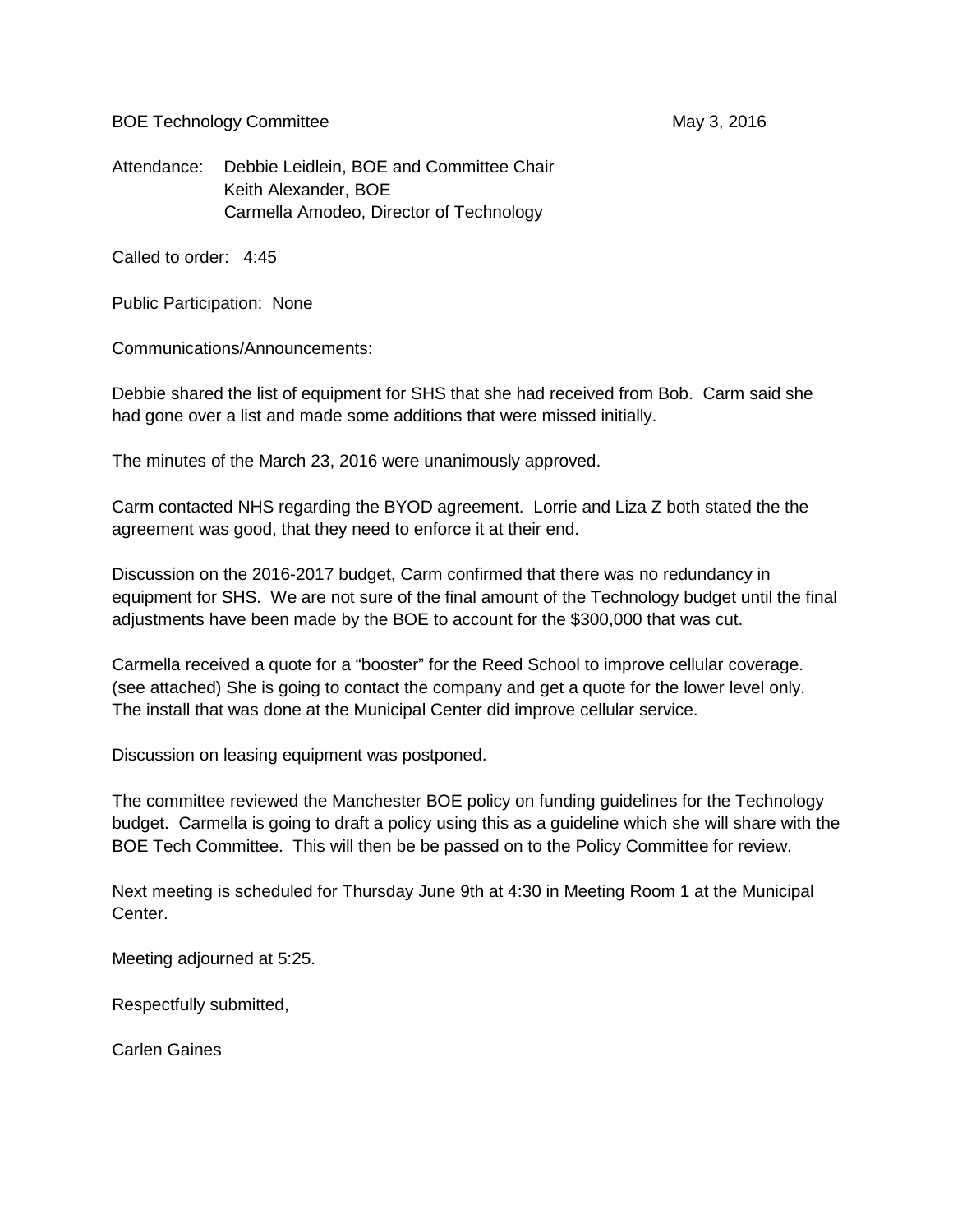

## **Project Estimate for Newtown Schools By Jim Oaks**

DATE: March 31, 2016

**Cellular Distributed Antenna System Reed Middle School** 

# Newtown Schools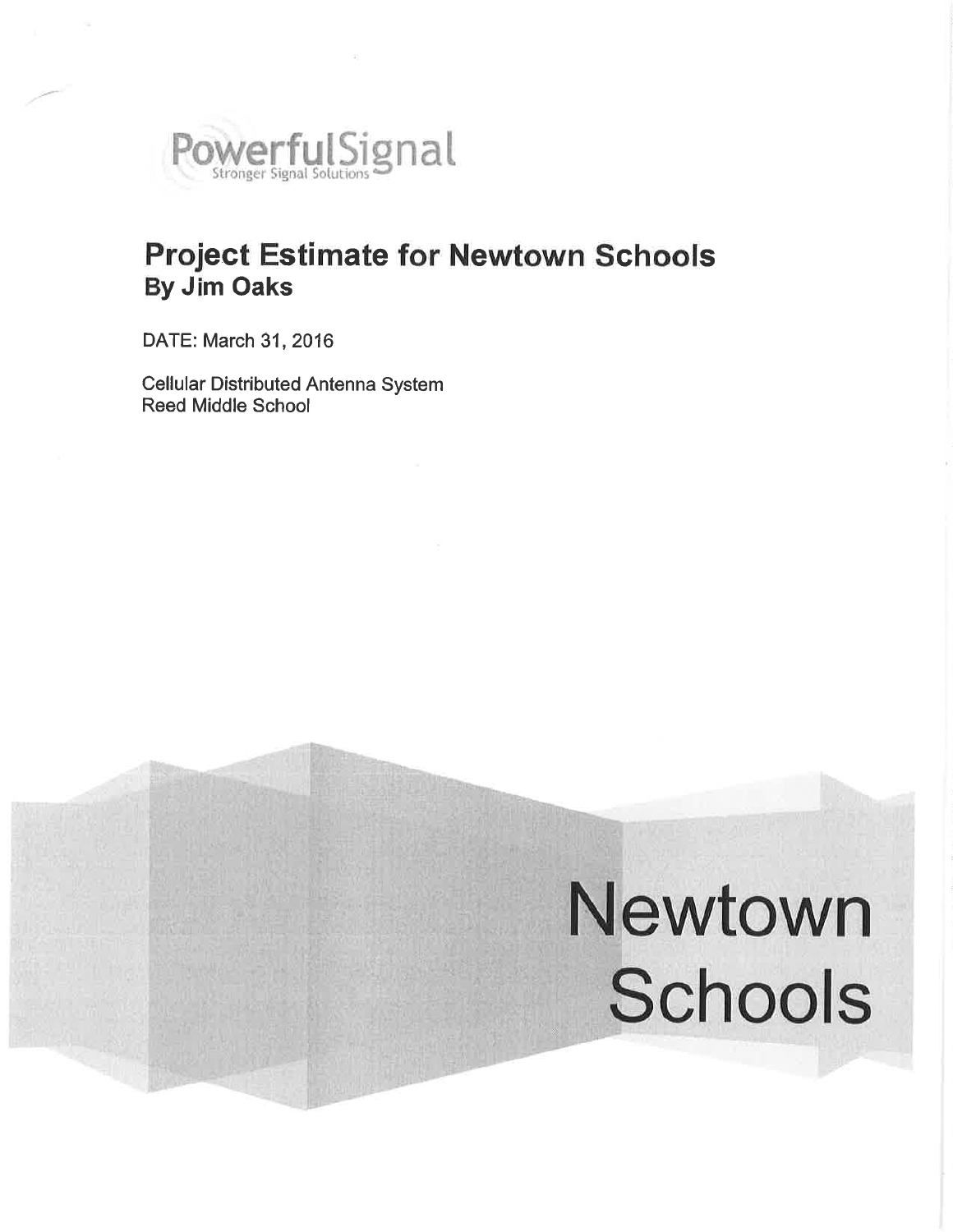$\epsilon$  ,  $\epsilon$ 

## **Table of Contents**

|    | 2.1 |  |  |
|----|-----|--|--|
|    | 2.2 |  |  |
|    | 2.3 |  |  |
|    |     |  |  |
| 3  |     |  |  |
|    | 3.1 |  |  |
|    | 3.2 |  |  |
|    | 3.3 |  |  |
| 4  |     |  |  |
|    | 4.1 |  |  |
|    | 4.2 |  |  |
|    | 4.3 |  |  |
|    | 4.4 |  |  |
|    |     |  |  |
| 5. |     |  |  |
|    |     |  |  |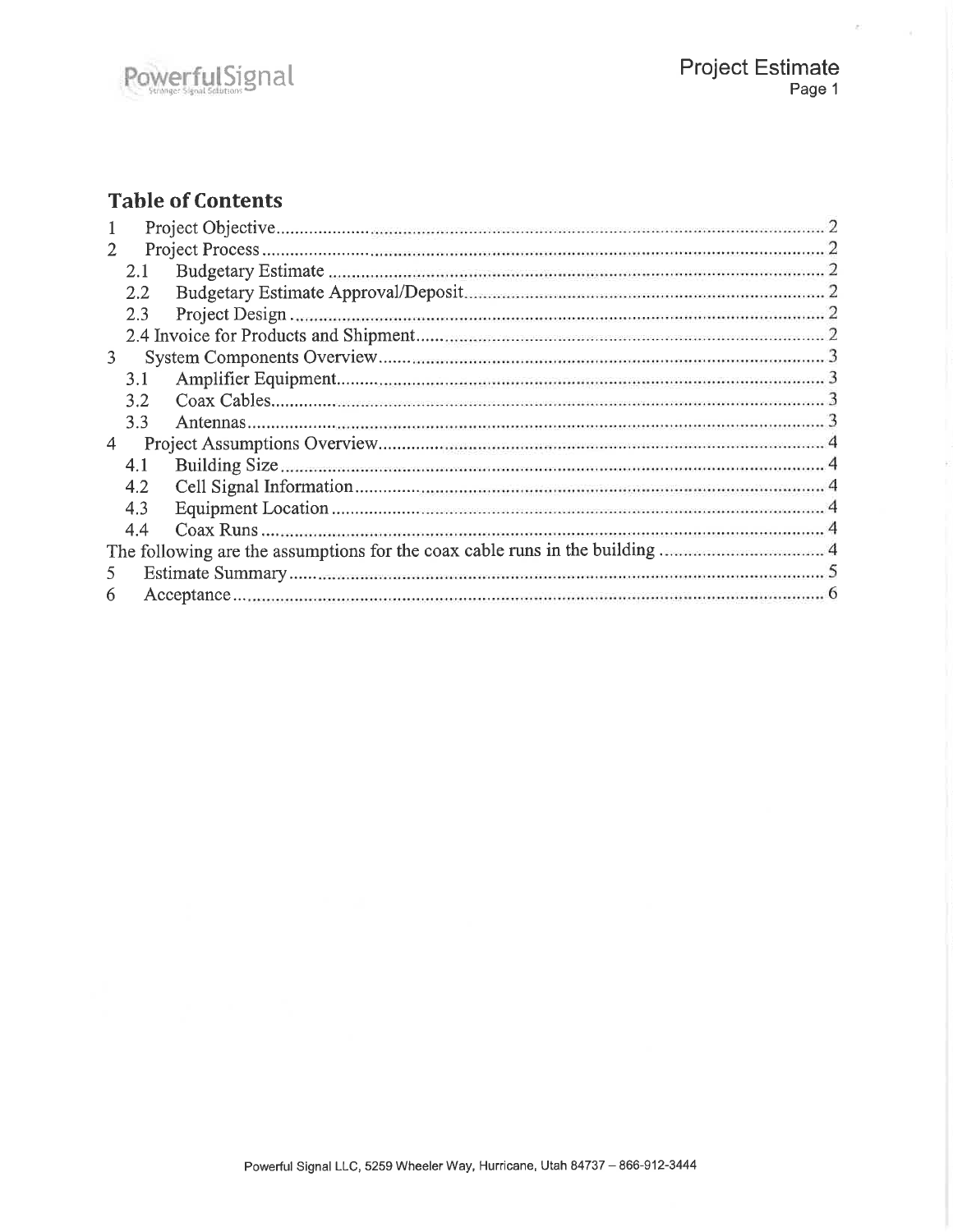## $\blacktriangleleft$ **Project Objective**

The objective of this project is to provide usable cellular and data signal at the Newtown Schools Reed Building.

Useable cell signal is defined as "able to make, receive, and complete cell phone calls without dropping the call". Cell signal strength (bars) will vary within the coverage areas depending upon location in reference to the interior broadcast antennas.

Powerful Signal is providing a project estimate for a complete cellular repeater solution that includes all associated coax cable, antennas and other components that are necessary for a complete functioning system. One of the main objectives of this price estimate is to provide accurate budgetary information that can be used to determine the feasibility of the project.

### $\overline{2}$ **Project Process**

#### $2.1$ **Budgetary Estimate**

Using information provided by the customer, Powerful Signal creates the Budgetary Estimate for the customer to use in their budget and approval process. Powerful Signal's estimates are usually very accurate and under normal conditions the project should not exceed the estimate amount. Please note that installation may or may not be part of this estimate depending on the customer's needs. There may be some components required for installation that are not included in the Budgetary Estimate.

#### $2.2$ **Budgetary Estimate Approval/Deposit**

Once the project is approved and awarded to Powerful Signal and the installation company, the last page of this document will need to be signed and sent back to Powerful Signal, the deposit amount will be sent to the installation company who will be providing a turn-key solution for the project. The payment of the deposit will start the final design process.

## 2.3 Project Design

Currently, the project is in the budgetary phase to determine if this is a feasible project. To move the project into final design with an itemized quote, will require a deposit. Once the deposit has been paid, Powerful signal will start the design process for the system. Additional information may need to be gathered about the building in order to create an accurate design. During the design phase, red line drawings will be created in order to map out the system with the system installation team in order to determine pathways for coax cables and mounting points for the antennas. Once all redlines have been verified, Powerful Signal will require a sign off from the red line drawings, which will include floor overlay charts and system connection charts that will be created and provided to the installer to follow during the installation.

## **2.4 Invoice for Products and Shipment**

The final invoice will be created once the red line documents are signed off. The final invoice can be paid via corporate check or by an ACH payment. The product will ship upon final payment.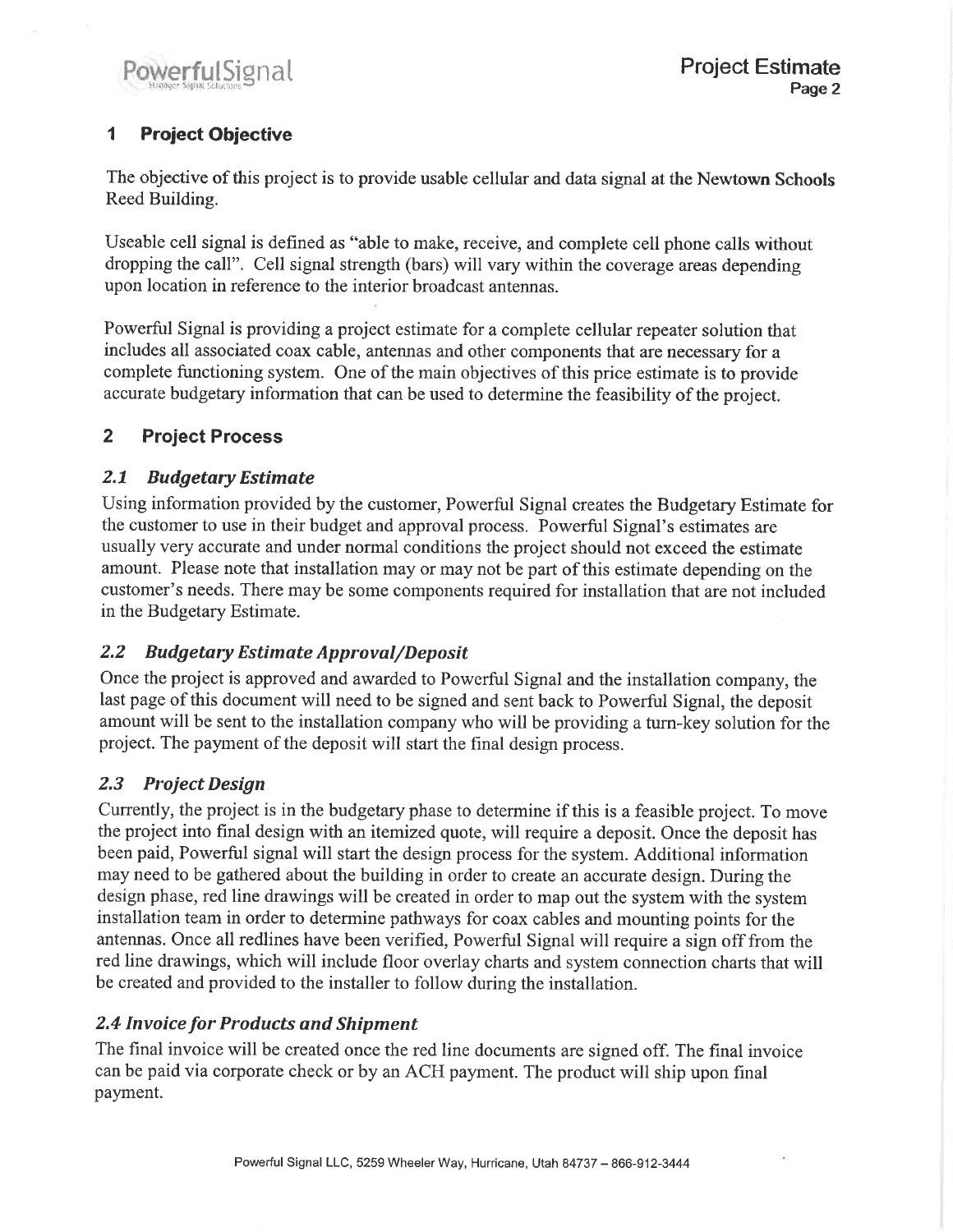#### **System Components Overview** 3

Powerful Signal has many years of experience quoting and designing cellular repeater distributed antenna systems for commercial environments. We maintain close business relationships with many of the best equipment manufacturers and understand when and how to use the equipment in the most cost effective manner. Powerful Signal stocks all components used in our systems. We have excellent turn-around time and can get your system quoted, designed, and shipped in days not months.

#### $3.1$ **Amplifier Equipment**

The amplifier equipment that will be used is Carrier Agnostic equipment. All amplification equipment used meets all current FCC standards and is FCC certified. The Carrier Agnostic equipment will cover all major carriers for voice calls, 3G data and 4G LTE data. Note: The current equipment does not cover the Sprint Spark network.

#### $3.2$ **Coax Cables**

The coax that will be implemented into the system will meet all requirements for system functionality and use.

## 3.3 Antennas

Antennas used in the system will pass all frequencies that are used by the different cellular carriers in the proposed system.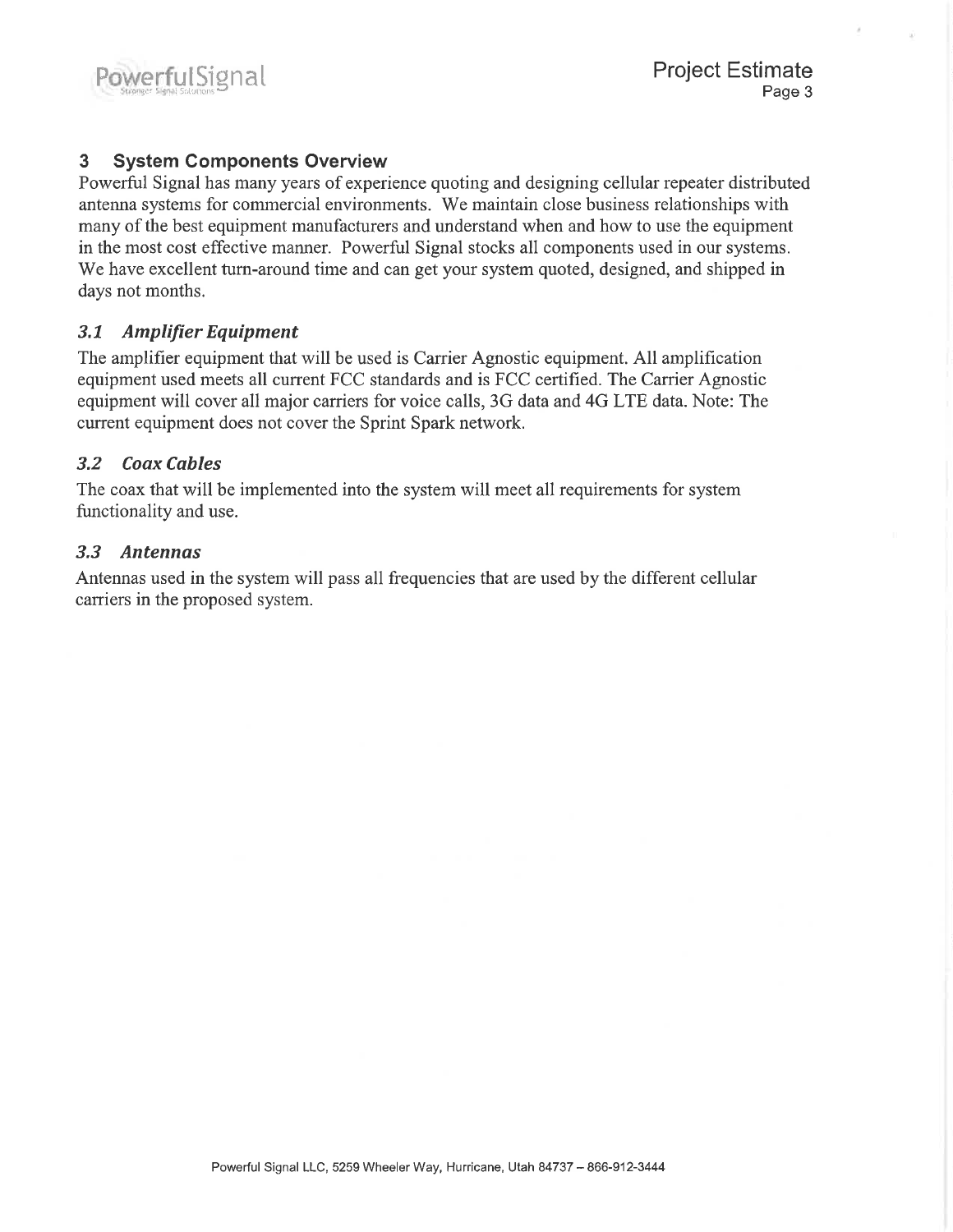#### **Project Assumptions Overview** 4

Following are the assumptions used in the project estimate process. Modification to these assumptions may change the price estimate.

## 4.1 Building Size

The size and architecture of the estimated system are based upon the information below

- $\bullet$ Building floors: Two
- Square footage: approximately 135,000  $\bullet$

## 4.2 Cell Signal Information

It is assumed that there is a minimum of -80dB signal strength at the donor antenna on the roof for all major cellular providers.

## 4.3 Equipment Location

The following are the assumptions for the locations where the equipment can be mounted.

- $\bullet$ There is a suitable place to mount the donor antenna that is clear from any obstructions
- There is walk up roof access
- Amplification equipment will be mounted in data closets and have access to 110y nower. An uninterrupted power supply (UPS) is recommended for the equipment, but is not part of this estimate and typically is sourced by the customer.
- Internal antennas will be mounted in drop ceilings and have a minimum 30' separation from any wireless access point (WAP)
- The installation can take place during normal business hours with ability to stay late if necessary
- Ability to freely move through the site/full access

## 4.4 Coax Runs

The following are the assumptions for the coax cable runs in the building

- There is a direct coax pathway from the rooftop antenna into the building data closets where amplification equipment will be mounted
- Coax cable can be run from floor to floor via the data closets with no floor drilling required
- Coax cable can be run above the drop ceilings to split points and antenna locations
- There will be no concrete drilling to pass coax through the walls or need to fasten the  $\bullet$ coax to any concrete wall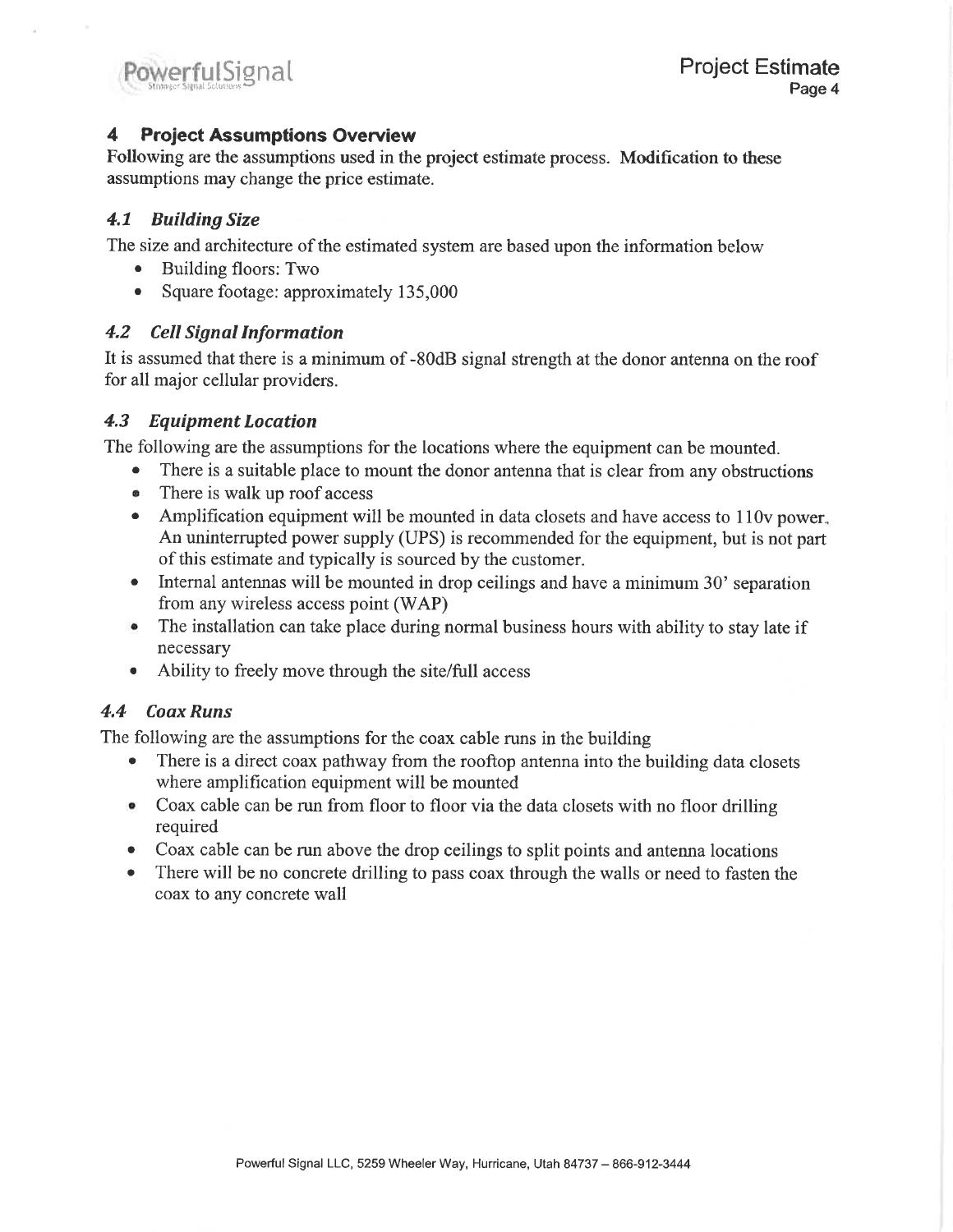#### **Estimate Summary** 5

This estimate is for a Carrier Agnostic solution for the Newtown Schools, Reed Building. The Carrier Agnostic solution will help create usable signal inside of the building for voice, 3G data, and 4G LTE data. This type of system is designed to provide usable cellular and data signal through the specified areas as long as the signal strength on the roof is a minimum of -80dB for all cellular providers and the assumptions for the equipment placement and installation are correct.

## **Reed Building System**

Below is a list of items included in the system; however this is not an inclusive list.

| <b>Custom Design and Installation of 4G Carrier Agnostic Cellular Solution</b> |             |  |  |  |
|--------------------------------------------------------------------------------|-------------|--|--|--|
| Products and services provided:                                                |             |  |  |  |
|                                                                                |             |  |  |  |
| Complete system design                                                         |             |  |  |  |
| Passive components including:                                                  |             |  |  |  |
| Coaxial cabling and associated connectors<br>ш                                 |             |  |  |  |
| Splitters and taps                                                             |             |  |  |  |
| External and internal antennas                                                 |             |  |  |  |
| Mounting hardware                                                              |             |  |  |  |
| Installation of all equipment                                                  |             |  |  |  |
| Configuration of equipment                                                     |             |  |  |  |
| System testing after installation                                              |             |  |  |  |
| Travel and lodging for installation team                                       |             |  |  |  |
| Support for the install team provided by Powerful Signal                       |             |  |  |  |
| Lifetime technical support provided by Powerful Signal                         |             |  |  |  |
|                                                                                |             |  |  |  |
|                                                                                |             |  |  |  |
| <b>System Capabilities:</b>                                                    |             |  |  |  |
|                                                                                |             |  |  |  |
| Coverage for Verizon, AT&T, Sprint, T-Mobile and other regional carriers in    |             |  |  |  |
| your area                                                                      |             |  |  |  |
|                                                                                |             |  |  |  |
| Estimated project total                                                        | \$36,000.00 |  |  |  |

A deposit of \$18,000.00 would be required to start the project. Estimate does not include any applicable local taxes or shipment of product.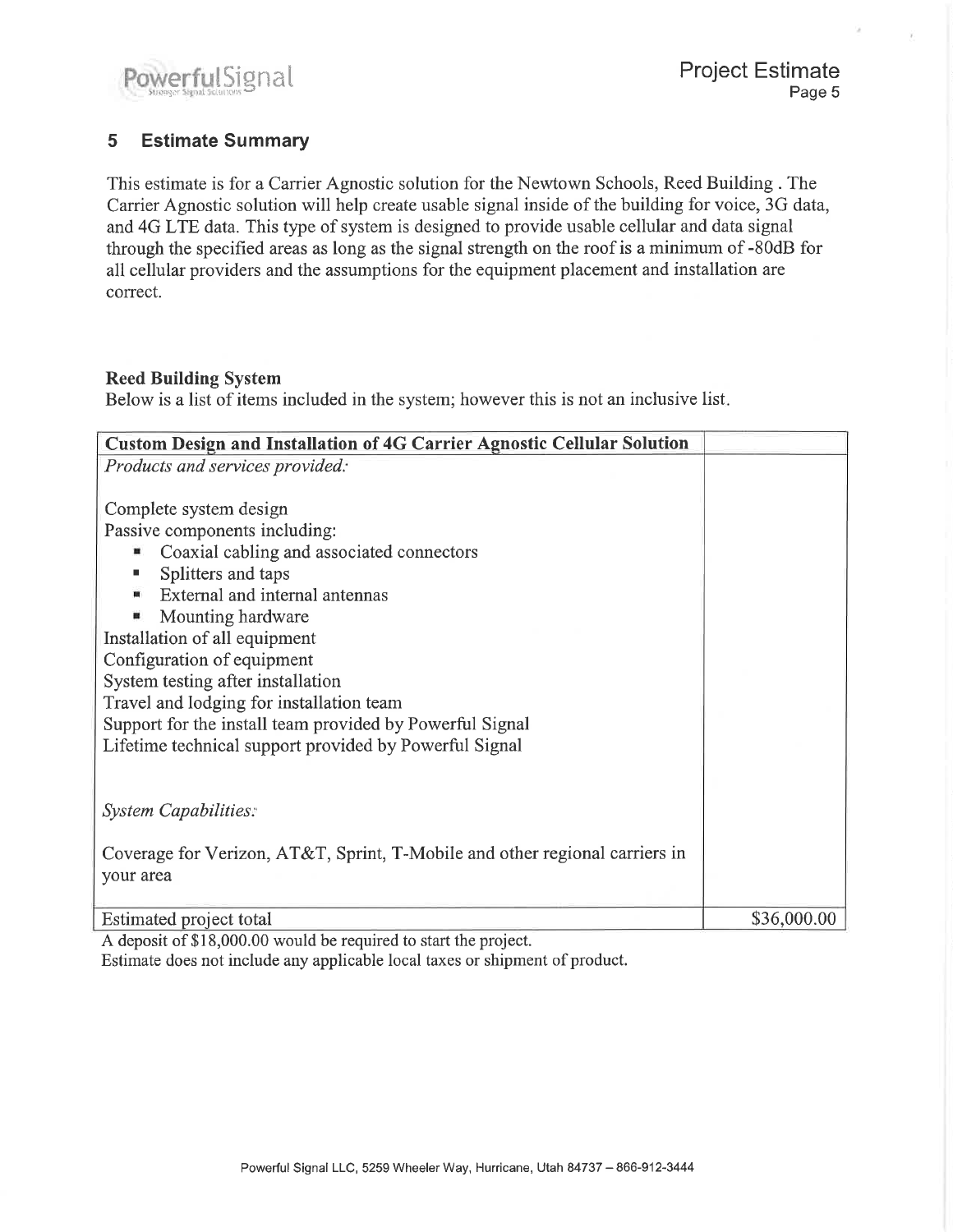#### 6 Acceptance

| <b>Customer Signature</b> | Date  |
|---------------------------|-------|
|                           |       |
| Print Name below          | Title |

Upon acceptance, customer agrees to pay Central Electric, LLC an \$18,000.00 deposit to begin the project. The deposit amount will be deducted from the final invoice charge to the customer for system parts, components and installation. Total amount charged to customer for parts, components and installation should not exceed \$36,000.00 as long as all assumptions on page 4 of this document are correct, and no additional install or coverage changes to the building are made.